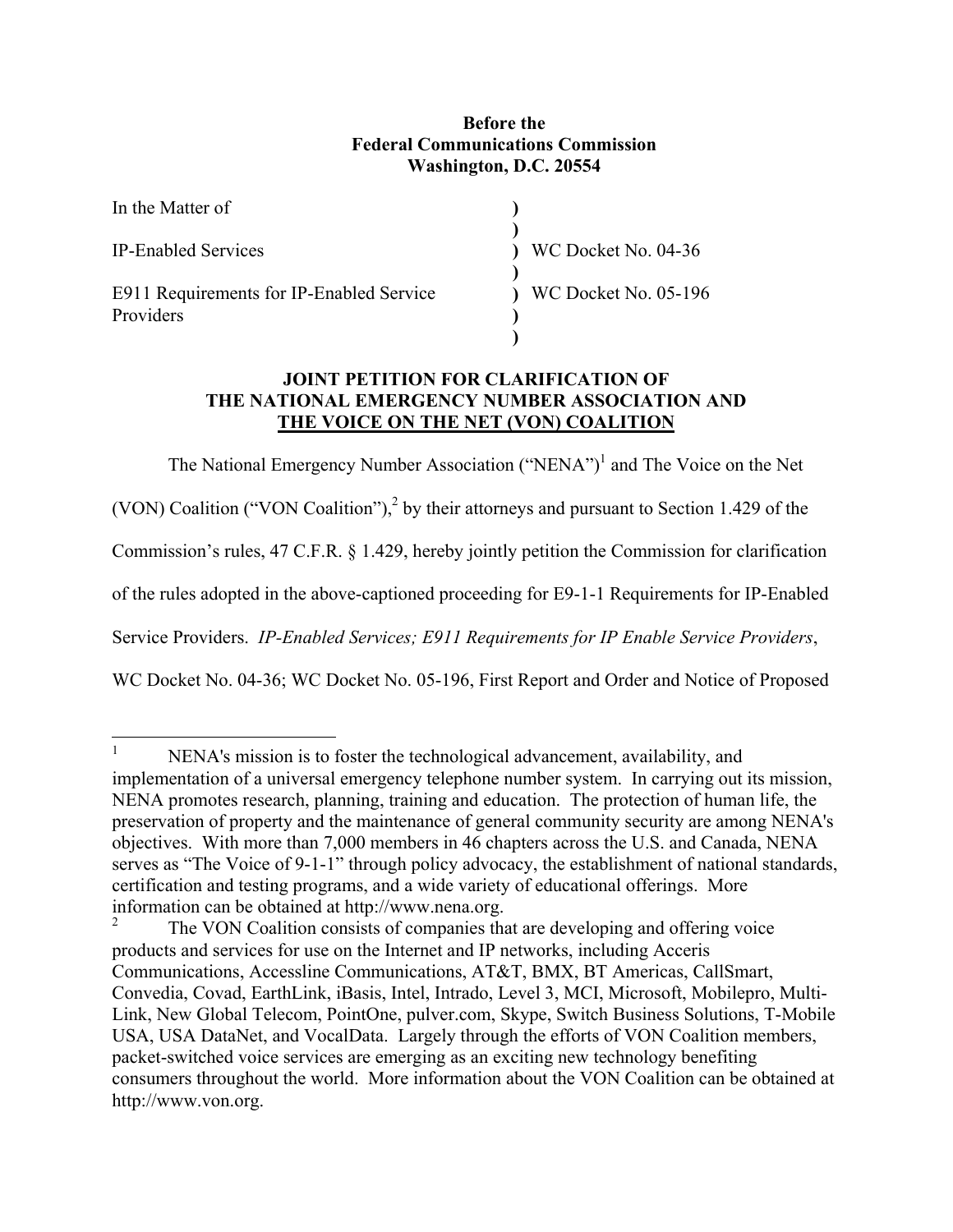Rulemaking, 20 FCC Rcd 10245 (2005) ("*Order*"). The *Order* required Interconnected VoIP providers to (1) deliver all 9-1-1 calls to the customer's local emergency call taker as a standard feature of the service; (2) provide emergency call takers with the call back number and location information of their customers where the emergency call taker is capable of receiving such information and provide its customers a means of updating their location information; and (3) inform new and existing customers of the E9-1-1 capabilities and limitations of the service. *Id.* Additionally, the *Order* reiterated the requirement that incumbent LECs provide access to their E9-1-1 networks to any requesting telecommunications carrier, including access to trunks, selective routers, and E9-1-1 databases. *Id.* ¶ 38.

As the Commission is aware, NENA and the VON Coalition have been working together since 2003 to find solutions to issues raised by VoIP E9-1-1. *Order* ¶ 21. The landmark VON-NENA agreement was the first widespread public acknowledgement of the need for VoIP service providers to offer 9-1-1 dialing capabilities. This relationship has continued, with NENA and the VON Coalition working diligently and expeditiously to implement the requirements of the Order. Most recently, on July 7, 2005, NENA and the VON Coalition jointly organized the VoIP E9-1-1 Solution Summit ("Solutions Summit") to expand and focus the dialogue on VoIP and E9-1-1, and to identify both action items and any need for interpretation or clarification of the *Order*. Commissioner Abernathy and several members of the FCC staff attended this meeting, which included representatives from the VoIP provider community, E9-1-1 system service providers, Congressional staff, and other groups involved in this national effort. Questions and issues that arose out of that Solutions Summit comprise the body of this Petition.

In addition to the efforts already undertaken, NENA and the VON Coalition believe that the filing of this Petition is another important step necessary to further the Commission's public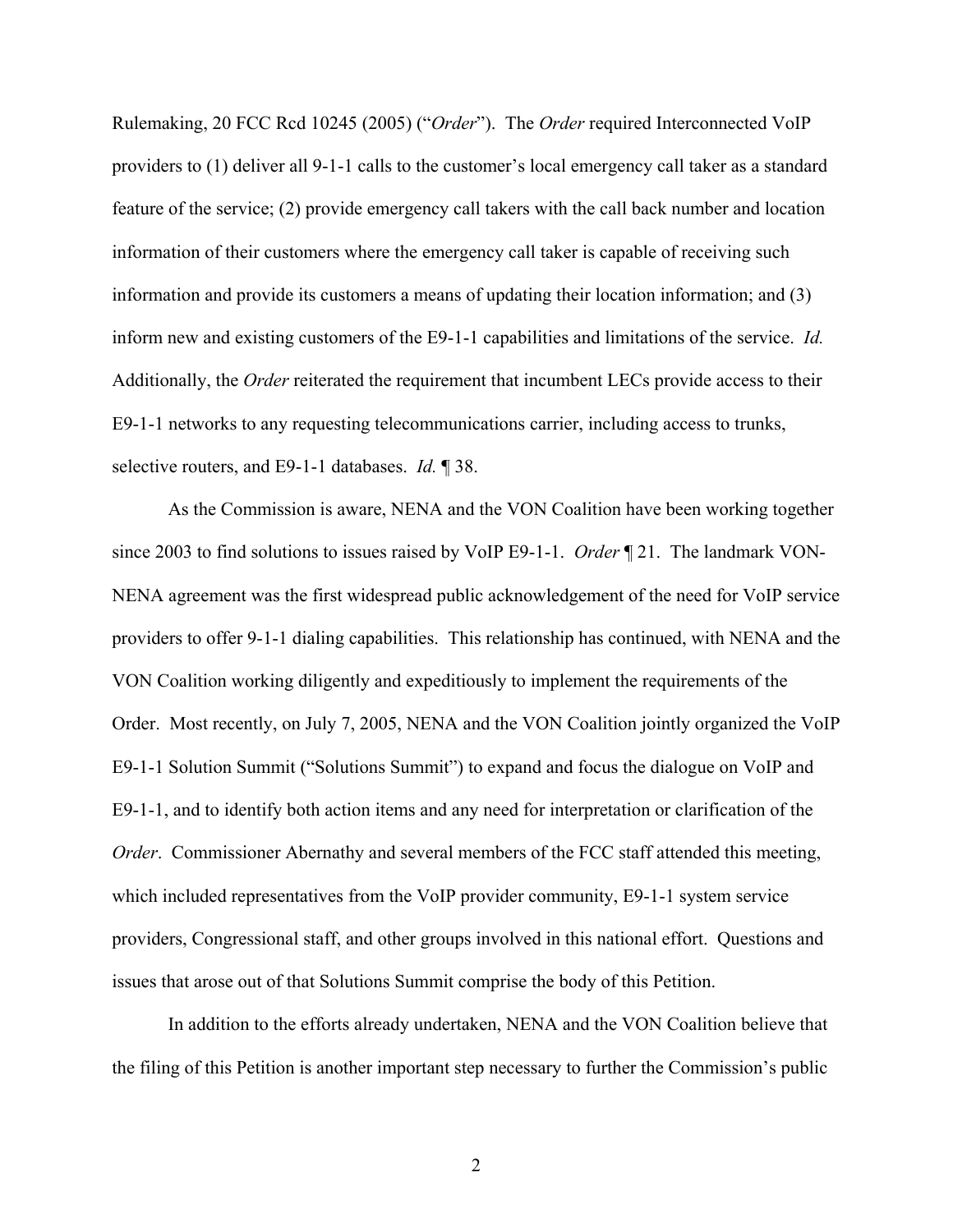policy goals. Specifically, as discussed herein, several fact-specific aspects of the *Order* require further clarification by the Commission so that consumers can receive the most effective E9-1-1 service from VoIP providers. NENA and the VON Coalition believe that the resolution of these issues by the Commission will accelerate deployment of this important service to the public.

NENA and the VON Coalition express their full and complete support of the Commission's efforts to accelerate VoIP providers' deployment of Interconnected E9-1-1 services. This Petition merely seeks clarification of several technical and conforming aspects of the new requirements to ensure that Interconnected VoIP providers are capable of complying with the *Order* as the Commission intended. Overall, NENA and the VON Coalition wholly agree with the Commission that the *Order* reflects a "balanced approach that takes into consideration the expectations of consumers, the need to strengthen Americans' ability to access public safety in times of crisis, and the needs of entities offering these innovative services." *Order* **[5. Importantly, this Petition does not seek reconsideration of the fundamental** substantive findings and requirements of the *Order*.

#### **Issues for Clarification**

#### **PSAP Inability to Receive Automatic Location Information Data**

The Order requires Interconnected VoIP providers to route all 9-1-1 calls, including a call back number ("Automatic Number Identification" or "ANI") and the user's registered location ("Automatic Location Information" or "ALI"), through the dedicated wireline E9-1-1 network, to the PSAP that serves the caller's registered location. *Order* ¶ 37. This obligation is qualified to the extent that the PSAP is unable to utilize the data, such as ALI or ANI, associated with those requirements. In the case where the PSAP cannot utilize the data, the interconnected VoIP provider still must transmit the 9-1-1 call to the appropriate PSAP via the wireline E9-1-1 network. *Order* ¶ 42.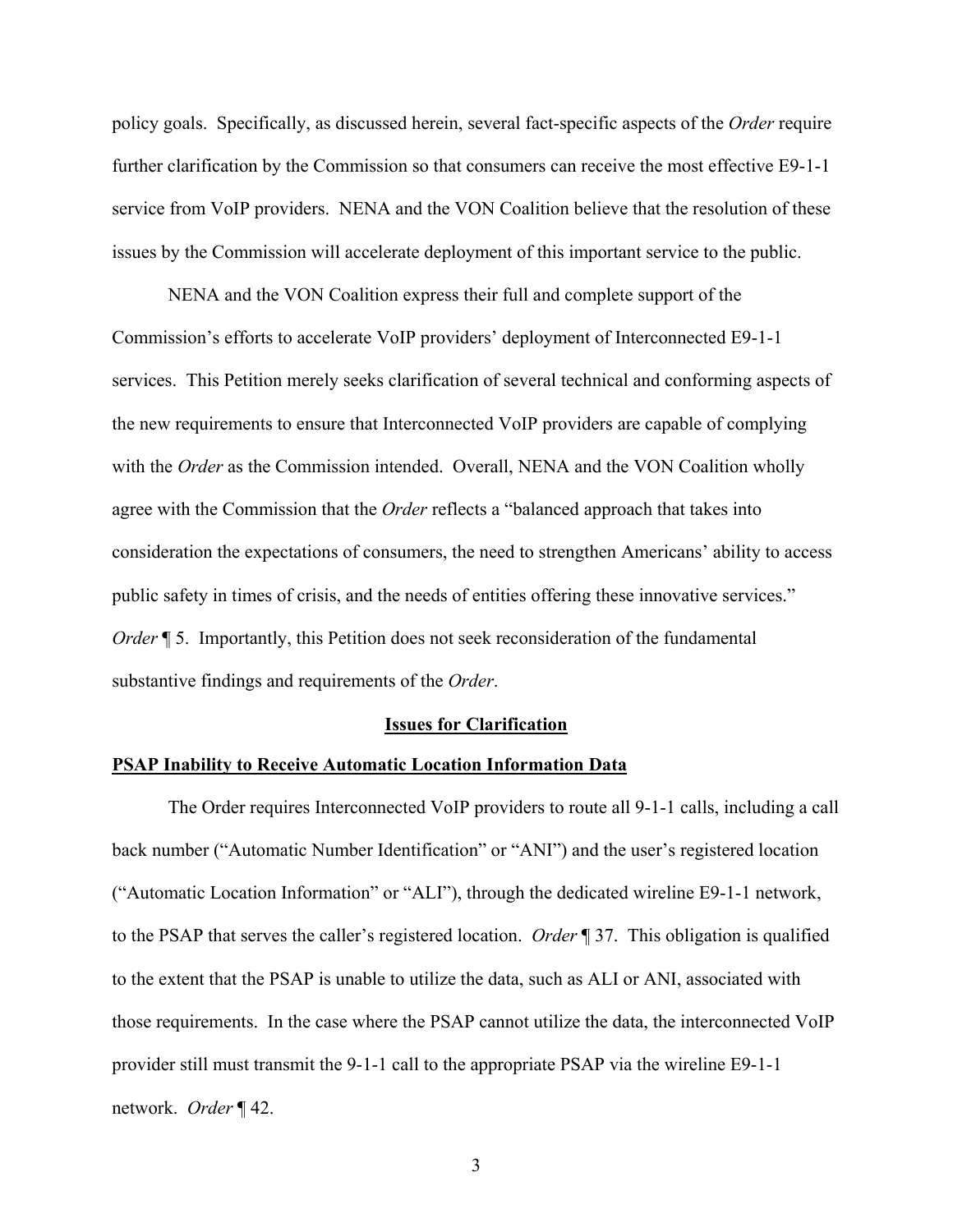In the limited cases where an emergency call is being delivered using a non-native telephone number, certain PSAPs may not be able to receive the ALI because they do not have access to a dynamic data update capability necessary to process a dynamic pseudo-ANI. NENA and the VON Coalition understand paragraph 42 of the *Order* to mean that an Interconnected VoIP provider would not be obligated to provide ALI data in such instances.

For true fixed VoIP subscribers, ALI is always required for any subscriber in a location supported by PSAPs with E9-1-1 ALI capability. When the subscriber is using non-native telephone numbers, pANI and dynamic data update would be required to support ALI delivery. For non-native/nomadic VoIP providers, two conditions may affect the interpretation of when ALI support is required. First, if the PSAP adds dynamic data update capability, then an Interconnected VoIP provider is required to support ALI. Second, if there is a change in a subscriber's location from a PSAP that does not have dynamic data update capability to a location where the PSAP does have dynamic data update capability, supporting pANI and ALI, then an Interconnected VoIP provider is required to provide ALI data. In either case, the requirement for ALI can change overnight. This suggests that the VoIP provider must always be prepared to support ALI provision to the PSAP.

Given that thousands of PSAPs are in the process of updating their facilities in order to dynamically process location information for non-native wireless telephone numbers and thus may not yet have dynamic update capabilities, this is an important issue for Interconnected VoIP providers delivering emergency calls for non-native VoIP telephone numbers. In the example of a non-native telephone number and a PSAP that does not have dynamic data update capability, it is technically not possible for the caller to have true E9-1-1. NENA and the VON Coalition stress that Interconnected VoIP providers may still provide valuable public safety services, even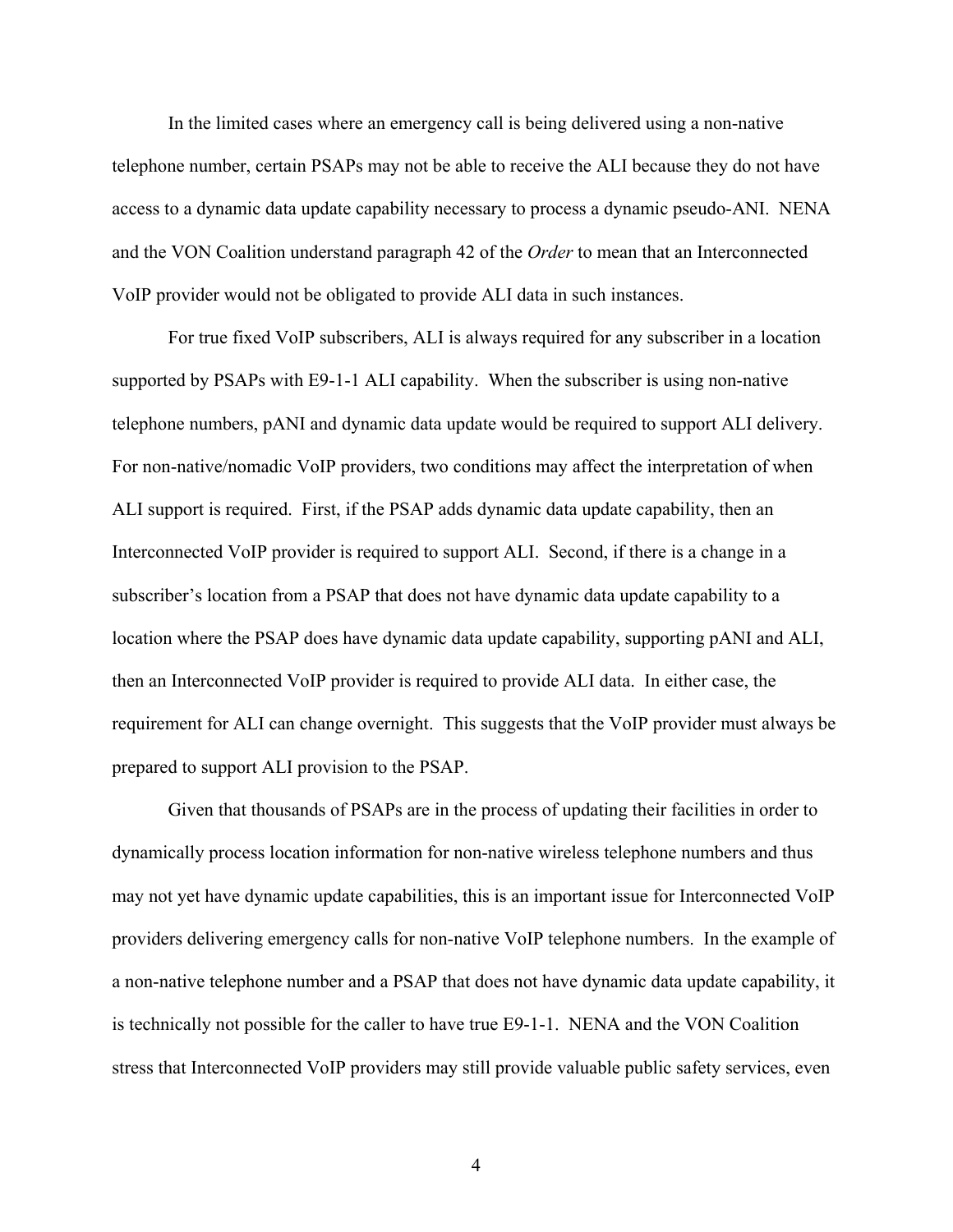in regions of the country without dynamic data update links. For example, in such regions, an Interconnected VoIP provider that utilizes a local NPA-NXX would deliver E9-1-1. In cases where ALI is supported for fixed subscribers but not for non-native/nomadic subscribers because of a lack of dynamic data update infrastructure, NENA and the VON Coalition ask for clarification as to the level of 9-1-1 service that a VoIP provider must provide to nonnative/nomadic subscribers. NENA and the VON Coalition respectfully suggests that for nonnative telephone numbers, routing to the appropriate PSAP meets the Commission's obligations where the PSAP is not yet capable of processing the dynamic data necessary for delivering E9-1-1.

#### **Address Validation**

Ensuring that the PSAP is provided an accurate and unambiguous location of an emergency is critical to the functioning of the E9-1-1 system. Public safety utilizes an addressing validation method called the Master Street Address Guide (MSAG). For the E9-1-1 system to work properly from end to end, any address registered by the subscriber must be validated against the MSAG, an Emergency Services Number (ESN) must be identified for routing and the valid MSAG address must be transmitted to the PSAP. NENA and the VON Coalition ask that the Commission clarify the *Order* by specifying that MSAG address validation is required. Additionally, in order for VoIP Service Providers to meet the requirements of the *Order*, they, or their third party providers, must have access to the MSAG data. NENA and the VON Coalition believe that it is thus critical that VoIP providers have access to MSAG data, and the Commission should err on the side of public safety by clarifying that such access is required.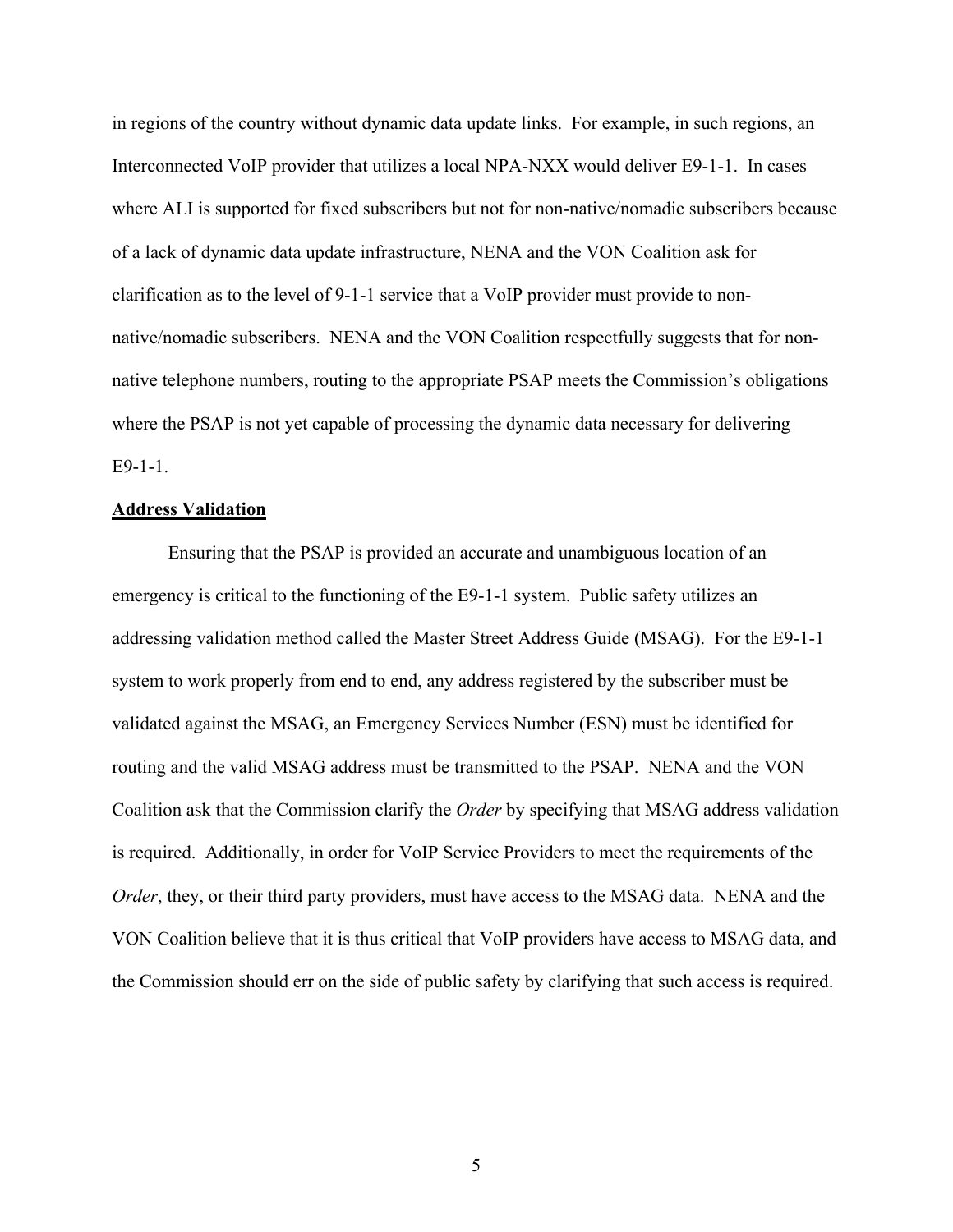#### **Ability to Access Selective Router Via the PSTN**

Some Selective Routers across the country may not have the capacity, or be readily expandable, to terminate the additional trunk quantities that may become necessary as Interconnected VoIP providers begin providing E9-1-1 service pursuant to the *Order*. Older or smaller Selective Routers operated by smaller telecommunications providers or government agencies are likely to lack such capacity. Based on the aggressive timeline of the Order, in certain instances, direct trunking may not be able to be installed before the November 28 deadline. In such cases, there is an interim solution to address this issue within the 120 day timetable proposed by the Order. Specifically, technology exists to permit routable, non-dialable access to Selective Routers via a Public Switch Telephone Network ("PSTN") access method.<sup>3</sup> Routable and non-dialable PSTN numbers providing access to the SR are accessible only through PSTN network interconnection, limited to 9-1-1 use, and cannot be accessed by direct dialing the number. This method allows traffic to be presented to most types of Selective

 $\frac{1}{3}$  This PSTN solution requires the assignment and termination of a local exchange telephone number on specific selective routers (SR) that will enable termination of VoIP E9-1-1 calls routed over the PSTN. By placing this number in the called party number field of an SS7 message from the VoIP gateway, the specific selective router may be accessed via the PSTN and E9-1-1 processing may occur. To enable E9-1-1 processing to occur on calls terminated to the SR over the PSTN, it will be necessary for the ILEC to perform unique translations on the PSTN number assigned for emergency call routing. The required translations are defined in translation documents for the Lucent 5ESS and the Nortel DMS 100/200, which are primarily used for 9-1-1 selective routing purposes throughout the United States. Similar translations and related access arrangements have already been tested elsewhere, including a recent field trial in King County, Washington on a DMS.

These unique translations enable replacement of the PSTN number as the called party number with "9-1-1", before processing the call through the 9-1-1 SR application. The calling party number field is populated with an Emergency Service Query Key (ESQK) when passing the emergency call through the PSTN. The translations permit the emergency call to be sent from the local exchange side of the switch to the 9-1-1 partition of the switch, so that a selective routing database query may be invoked using the ESQK that was delivered in the original call set up message. *See* Letter to FCC Secretary from James R. Hobson on behalf of NENA, May 11, 2005, WC Docket 04-36, with Exhibit and Appendix.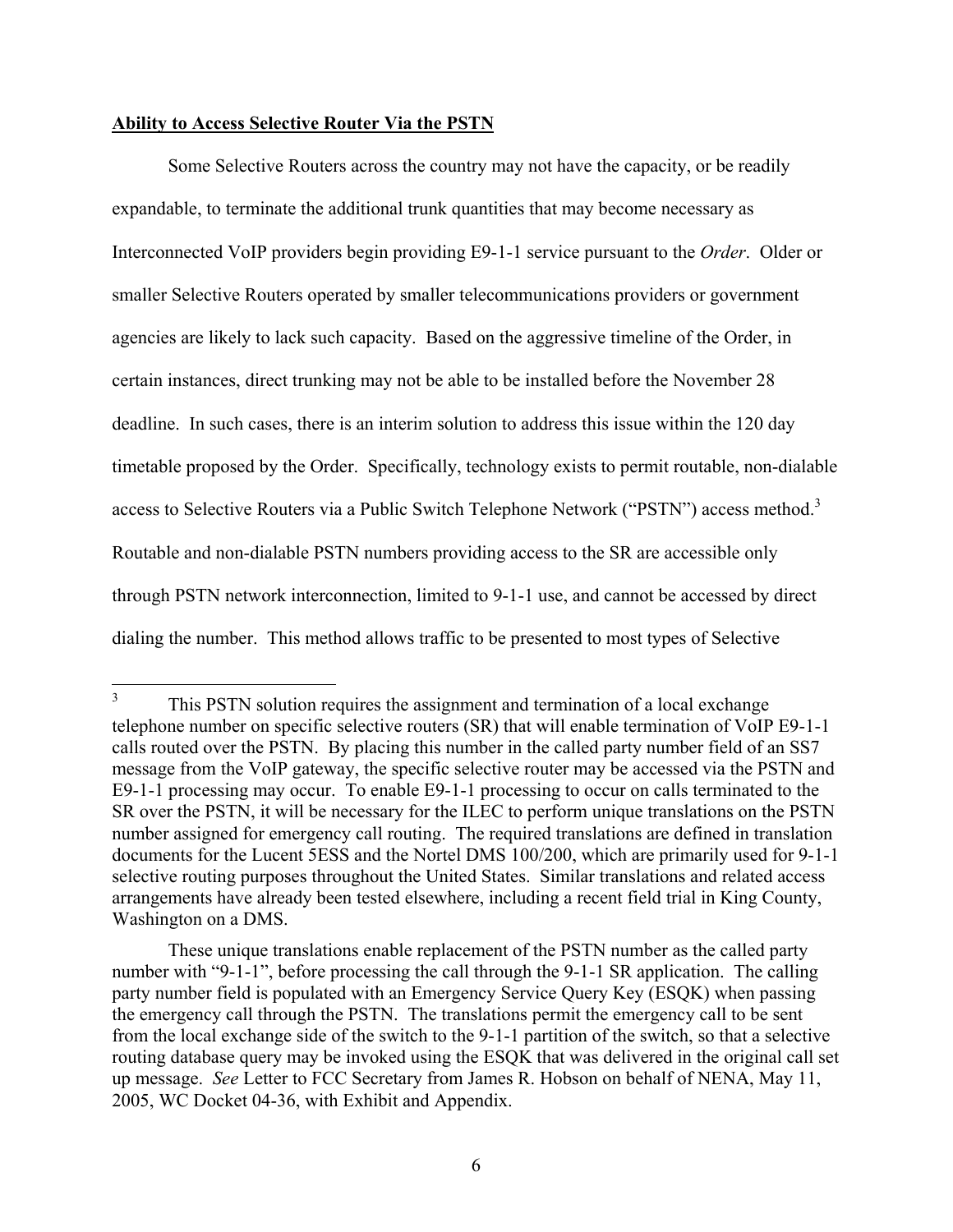Routers via the PSTN for conversion to native 9-1-1 traffic, which is then delivered to the PSAP within the existing 9-1-1 framework. The PSTN access method in some cases may be implemented more quickly than a solution that requires direct trunking to the SR. PSTN access is viewed as one possible mechanism to assist with the transition, and the basic technology has been successfully demonstrated in several trials around the country. This limited-duration solution will permit 9-1-1 calls from VoIP subscribers to be routed directly to the PSAP serving their registered location and fully complies with the *Order's* requirements including ALI.

In the *Order*, the Commission reiterated that LECs were required to provide access to 9- 1-1 databases and interconnection to 9-1-1 facilities and explicitly noted that "[w]e expect that this include *all* the elements *necessary* for telecommunications carriers to provide 9-1-1/E9-1-1 solutions that are consistent with the requirements of this Order . . ." *Order* ¶ 38 (emphasis added). Ensuring that Interconnected VoIP providers can obtain universal access to the 9-1-1 network using all possible means serves the important public policy goals of increasing access to public safety services and satisfying consumer expectations. To be clear, NENA and the VON Coalition recognize routable, non-dialable PSTN access as an interim solution. Expedited access will help ensure that all areas of the country, including the most rural and remote, can continue to benefit from life saving VoIP E9-1-1 solutions. In light of these facts, the Commission should clarify that as an interim solution, Interconnected VoIP providers are permitted to access the Selective Router via the PSTN. When a VoIP provider wishes to gain access to the Selective Router via the PSTN it will be necessary for the VoIP Provider to work closely with PSAPs and E9-1-1 System Service Providers in doing so.

Specifically, we request that the Commission allow as an interim solution PSTN access to the Selective Router. PSTN access should be limited to 12 months from implementation of the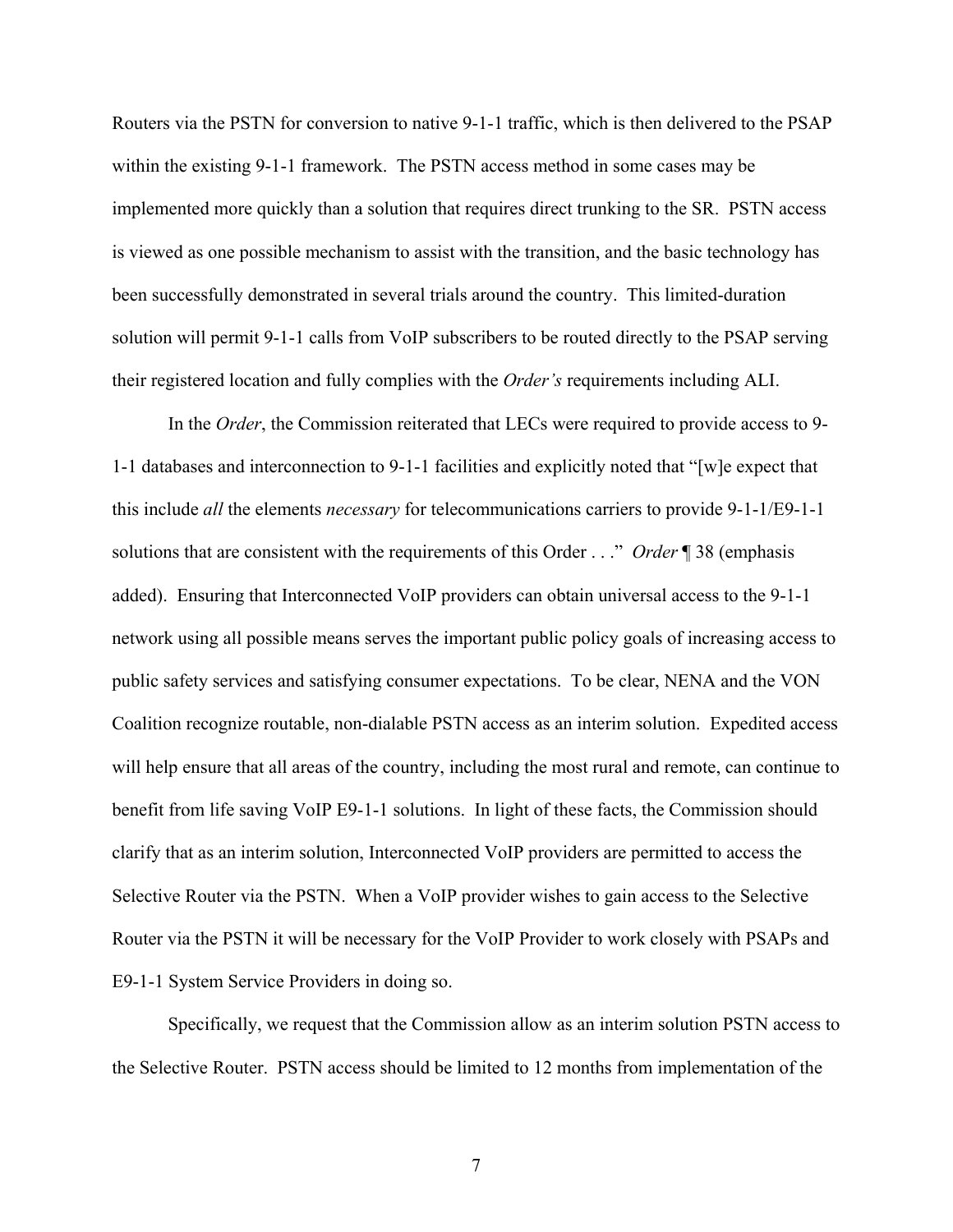PSTN routing solution, after which time direct trunk access or Emergency Service Gateway (ESG) access to the Selective Router must be made available. In addition, PSTN access must be limited to routable and non-dialable numbers.

## **Automatically Obtained Location Information As "Registered Location"**

The Commission should clarify the statement that "Nothing in these rules, however, prevents an interconnected VoIP provider from automatically obtaining an accurate Registered Location if it is capable of doing so." *Order* n.146. Although Note 146's language appears clear, it is contradicted by the text preceding Note 148 that states: "The most recent location provided to an interconnected VoIP provider by a customer is the 'Registered Location."' *Order* ¶ 46. As Note 146 appears to recognize, some VoIP providers, such as those utilizing converged wireless,<sup>4</sup> can automatically obtain a consumer's location. This automatic location information may be more up to date than the "most recent location provided . . . by a customer." Accordingly, for converged wireless NENA and the VON Coalition ask the Commission to clarify that it is permissible to rely on accurate automatic location information as the "Registered Location" for purposes of the Commission's rules.<sup>5</sup>

# **Limiting the Location From Which Service Can Be Used By Contract**<sup>6</sup>

 $\overline{a}$ 

The VON Coalition requests that the Commission clarify that when the express terms of consumer's contract with a VoIP provider only allow the consumer to utilize that service from a

<sup>4</sup> For example, this would be the case where VoIP over Wi-Fi is offered together on a CMRS phone by the same provider. In one case, a company is planning to use the automatic location information it uses for wireless E9-1-1 for VoIP.

<sup>5</sup> NENA and the VON Coalition recognize that the issue of automatically obtained address information is the subject of the Notice of Proposed Rule Making in this proceeding. Accordingly, clarification is sought for the interim period during the pendency of that rule making.

<sup>6</sup> The following issue was raised at the Solutions Summit and thus is included in this joint filing; however, NENA does not take a position on this issue.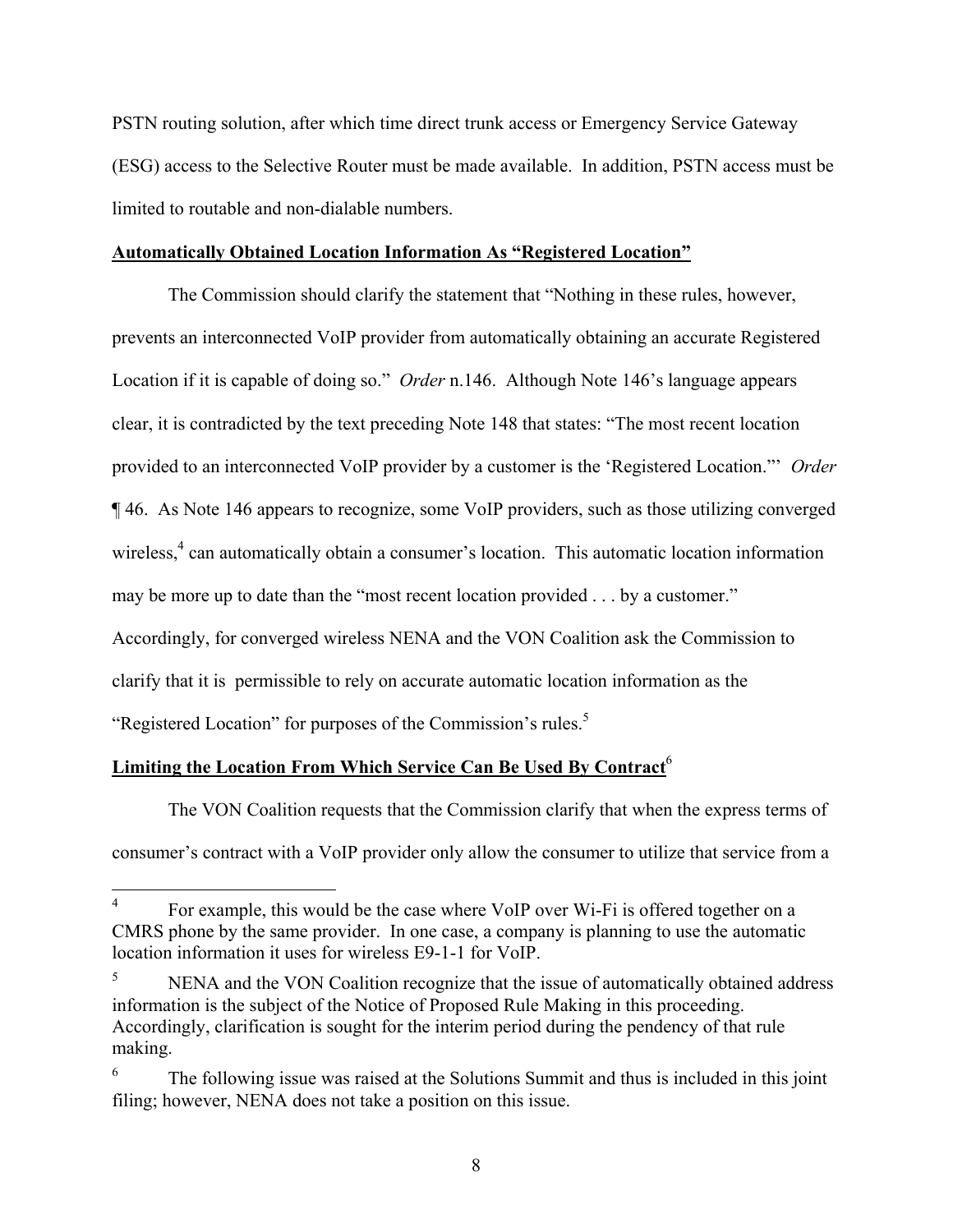single location, the provider has no obligation to provide E9-1-1 service at any other location. Stated differently, the consumer would be contractually prohibited from using the VoIP service from anywhere other than the single, base location. The consumer essentially would have a single registered location and all 9-1-1 calls from that registered location would be delivered pursuant to the *Order's* requirements.

The VON Coalition anticipates that such contractual limits will be utilized in two scenarios. The first situation involves enterprise services that restrict employees use of the CPE to the work location. As is the case currently with traditional PBX phones, there is no consumer expectation that such phones can be utilized outside the office for 9-1-1 or other calls. The second situation involves local or regional Interconnected VoIP providers that would limit E9-1- 1 service to a particular locality and region. In this second example, the local or regional VoIP provider would, at least initially, deploy E9-1-1 service to their particular locality or region before allocating resources to provide such service nationally. Users would have E9-1-1 service within that locality or region, but not outside the locality or region. In both cases, the enterprise customer or the local or regional VoIP service provider would of course comply with the *Order's*  notification and labeling requirements. Indeed, the express contract provision essentially would be an additional notification or warning to the consumer.

Allowing Interconnected VoIP providers to include contractual limitations in the aforementioned circumstances would support public safety by limiting the use of the VoIP service to the exact location where E9-1-1 is available. Accordingly, the VON Coalition asks that that the Commission clarify that a VoIP service provider offering service in this manner (1) is not providing a service "that can be utilized from more than one physical location," *Order ¶* 46; (2) need not provide a consumer with a way to change or update their registered location; and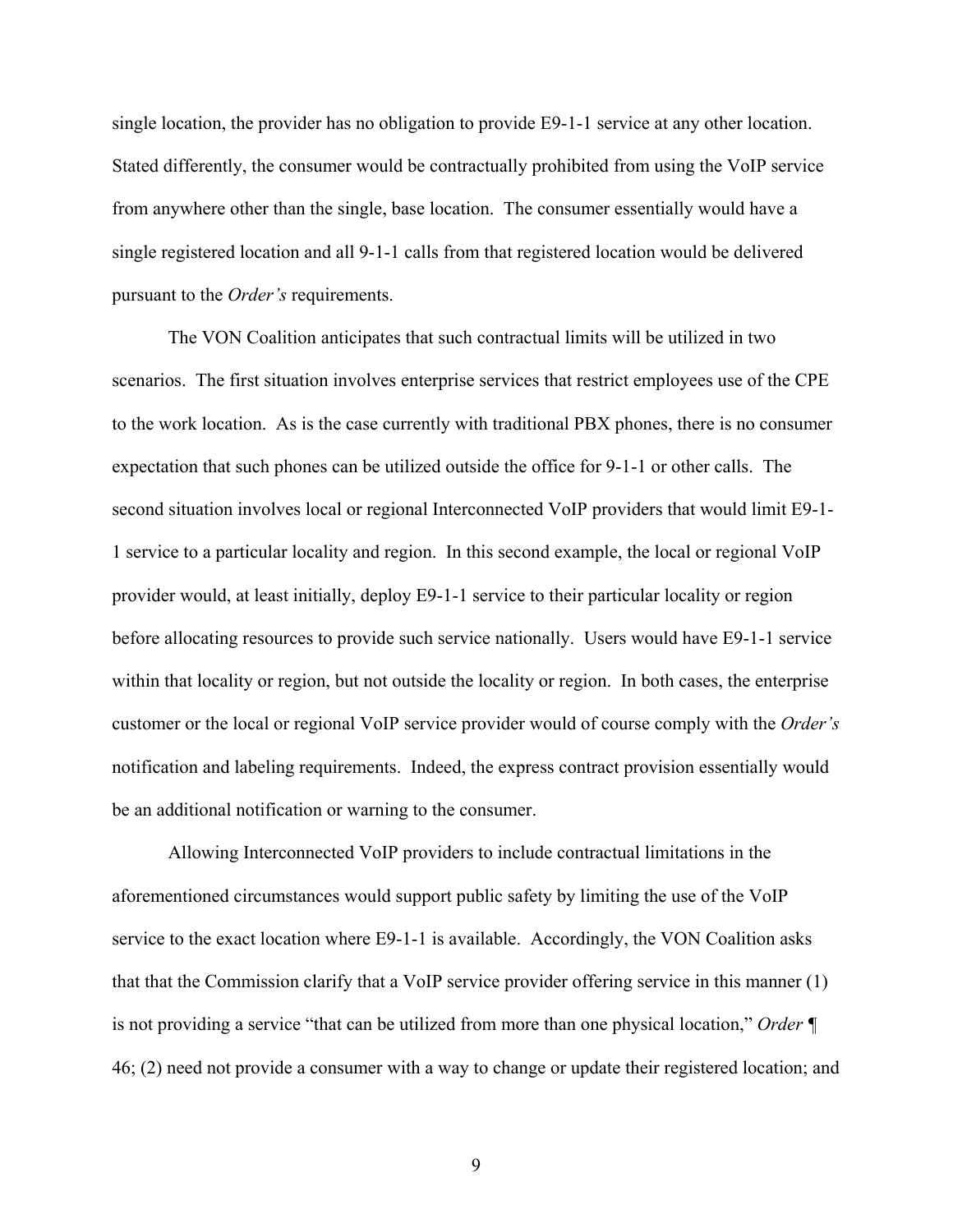(3) does not need to provide E-9-1-1 to that consumer/employee to any physical location other than the single registered location specified by the contract.

## **Testing and Trials of Service**<sup>7</sup>

1

To test new service offerings, Interconnected VoIP providers may offer their services for no fee on a limited time, trial basis without E911/911 capabilities. This serves the important function of testing a new service on a limited basis to ensure its reliability and dependability. VoIP providers offering service on a trial basis would explicitly instruct customers not to disconnect their existing wireline service during the trial period and would notify trial users of the 9-1-1 limitations of the temporary service. In addition, the VoIP provider would provide warning labels stating the CPE was incapable of placing a call to 9-1-1. As the individuals involved in the test would retain their existing wireline service, these trial users would maintain the ability to access public safety through 9-1-1 during the trial period. If the trial user chose to purchase service from the Interconnected VoIP provider, or if the Interconnected VoIP provider chose to roll out the service on a more widely available, commercial basis, the Interconnected VoIP provider would necessarily need to comply with the Commission's rules.

A fully tested VoIP service is more likely to be reliable and dependable in the event of an emergency. The VON Coalition urges the Commission to ensure that VoIP providers can continue to develop robust, tested services. As there will be no loss of the ability to access public safety and no harm to user expectations, the VON Coalition asks the Commission to clarify that the *Order* does not apply to free Interconnected VoIP services offered as part of a test or trial.

<sup>7</sup> The following issue was raised at the Solutions Summit and thus is included in this joint filing; however, NENA does not take a position on this issue.